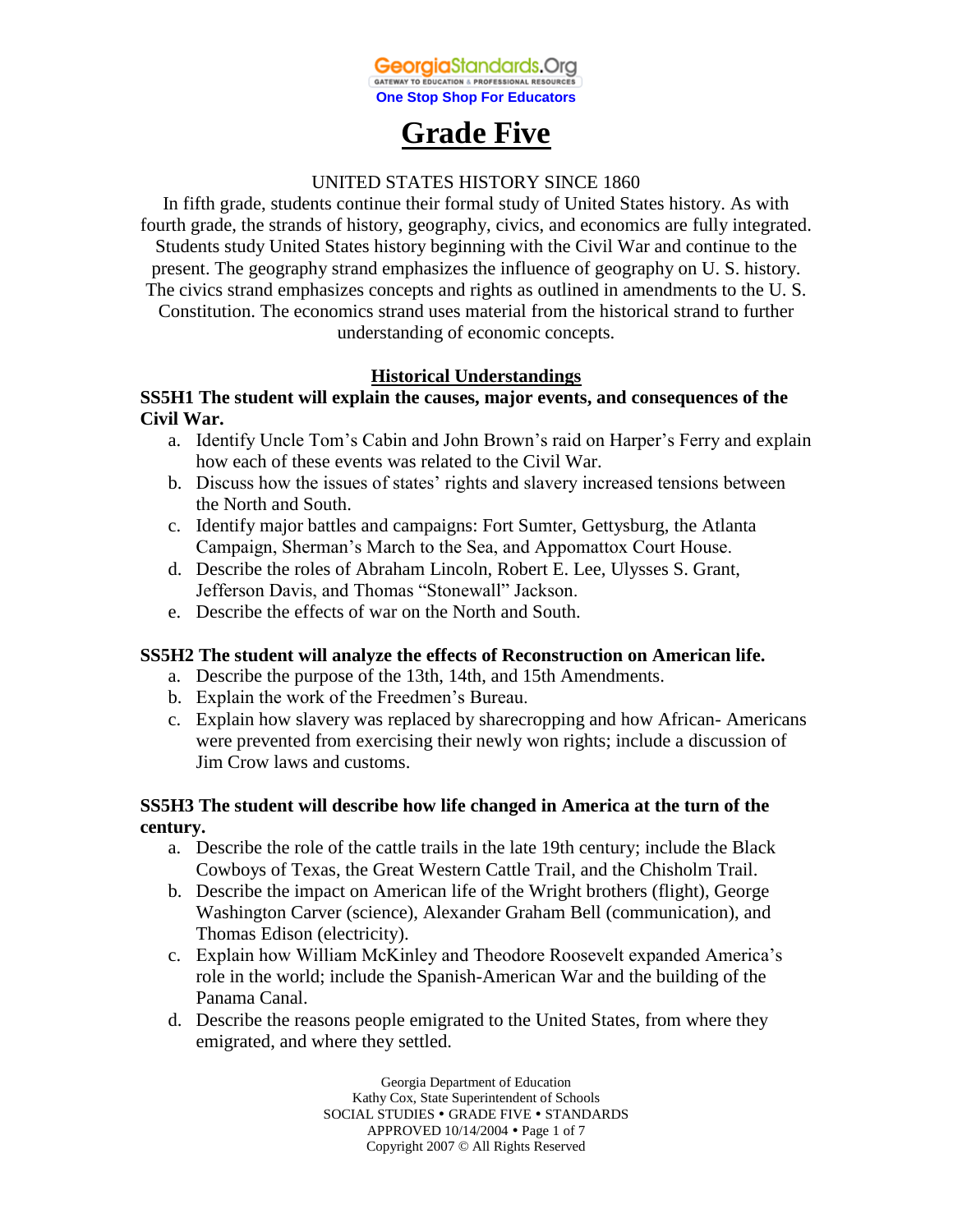# **SS5H4 The student will describe U.S. involvement in World War I and post-World War I America.**

- a. Explain how German attacks on U.S. shipping during the war in Europe (1914- 1917) ultimately led the U.S. to join the fight against Germany; include the sinking of the Lusitania and concerns over safety of U.S. ships.
- b. Describe the cultural developments and individual contributions in the 1920s of the Jazz Age (Louis Armstrong), the Harlem Renaissance (Langston Hughes), baseball (Babe Ruth), the automobile (Henry Ford), and the airplane (Charles Lindbergh).

#### **SS5H5 The student will explain how the Great Depression and New Deal affected the lives of millions of Americans.**

- a. Discuss the Stock Market Crash of 1929, Herbert Hoover, Franklin Roosevelt, the Dust Bowl, and soup kitchens.
- b. Analyze the main features of the New Deal; include the significance of the Civilian Conservation Corps, Works Progress Administration, and the Tennessee Valley Authority.
- c. Discuss important cultural elements of the 1930s; include Duke Ellington, Margaret Mitchell, and Jesse Owens.

### **SS5H6 The student will explain the reasons for America's involvement in World War II.**

- a. Describe Germany's aggression in Europe and Japanese aggression in Asia.
- b. Describe major events in the war in both Europe and the Pacific; include Pearl Harbor, Iwo Jima, D-Day, VE and VJ Days, and the Holocaust.
- c. Discuss President Truman's decision to drop the atomic bombs on Hiroshima and Nagasaki.
- d. Identify Roosevelt, Stalin, Churchill, Hirohito, Truman, Mussolini, and Hitler.
- e. Describe the effects of rationing and the changing role of women and African-Americans; include "Rosie the Riveter" and the Tuskegee Airmen.
- f. Explain the U.S. role in the formation of the United Nations.

# **SS5H7 The student will discuss the origins and consequences of the Cold War.**

- a. Explain the origin and meaning of the term "Iron Curtain."
- b. Explain how the United States sought to stop the spread of communism through the Berlin airlift, the Korean War, and the North Atlantic Treaty Organization.
- c. Identify Joseph McCarthy and Nikita Khrushchev.

Georgia Department of Education Kathy Cox, State Superintendent of Schools SOCIAL STUDIES . GRADE FIVE . STANDARDS APPROVED 10/14/2004 Page 2 of 7 Copyright 2007 © All Rights Reserved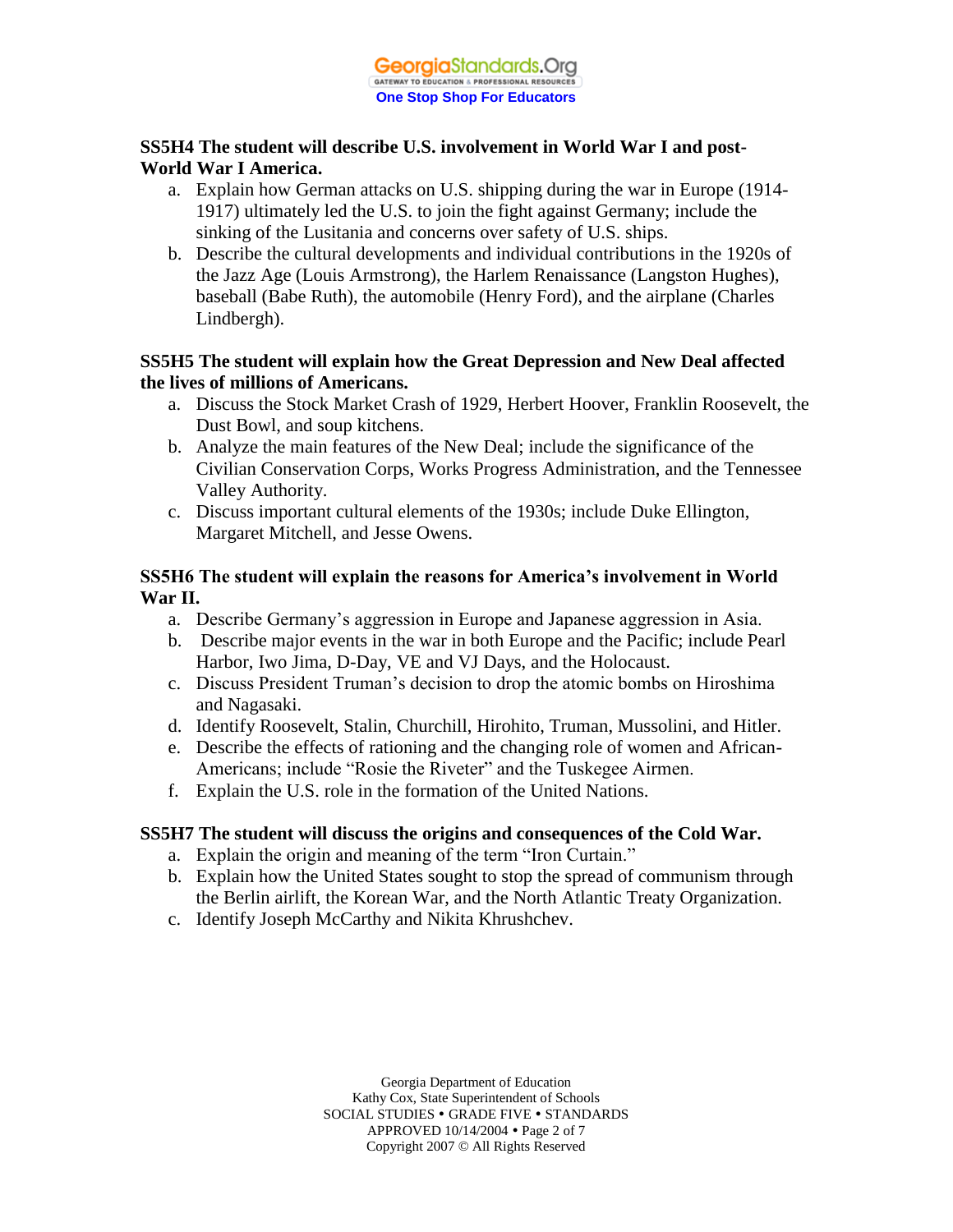#### **SS5H8 The student will describe the importance of key people, events, and developments between 1950-1975.**

- a. Discuss the importance of the Cuban Missile Crisis and the Vietnam War.
- b. Explain the key events and people of the Civil Rights movement; include Brown v. Board of Education (1954), Montgomery Bus Boycott, the March on Washington, Civil Rights Act, Voting Rights Act, and civil rights activities of Thurgood Marshall, Rosa Parks, and Martin Luther King, Jr.
- c. Describe the impact on American society of the assassinations of President John F. Kennedy, Robert F. Kennedy, and Martin Luther King, Jr.
- d. Discuss the significance of the technologies of television and space exploration.

### **SS5H9 The student will trace important developments in America since 1975.**

- a. Describe U. S. involvement in world events; include efforts to bring peace to the Middle East, the collapse of the Soviet Union, Persian Gulf War, and the War on Terrorism in response to September 11, 2001.
- b. Explain the impact the development of the personal computer and Internet has had on American life.

# **Geographic Understandings**

### **SS5G1 The student will locate important places in the United States.**

- a. Locate important physical features; include the Grand Canyon, Salton Sea, Great Salt Lake, and the Mojave Desert.
- b. Locate important man-made places; include the Chisholm Trail; Pittsburgh, PA; Gettysburg, PA; Kitty Hawk, NC; Pearl Harbor, HI; and Montgomery, AL.

### **SS5G2 The student will explain the reasons for the spatial patterns of economic activities.**

- a. Identify and explain the factors influencing industrial location in the United States after the Civil War.
- b. Define, map, and explain the dispersion of the primary economic activities within the United States since the turn of the century.
- c. Map and explain how the dispersion of global economic activities contributed to the United States emerging from World War I as a world power.

# **Government/Civic Understandings**

**SS5CG1 The student will explain how a citizen's rights are protected under the U.S. Constitution.**

- a. Explain the responsibilities of a citizen.
- b. Explain the freedoms granted by the Bill of Rights.
- c. Explain the concept of due process of law.
- d. Describe how the Constitution protects a citizen's rights by due process.

Georgia Department of Education Kathy Cox, State Superintendent of Schools SOCIAL STUDIES . GRADE FIVE . STANDARDS APPROVED 10/14/2004 Page 3 of 7 Copyright 2007 © All Rights Reserved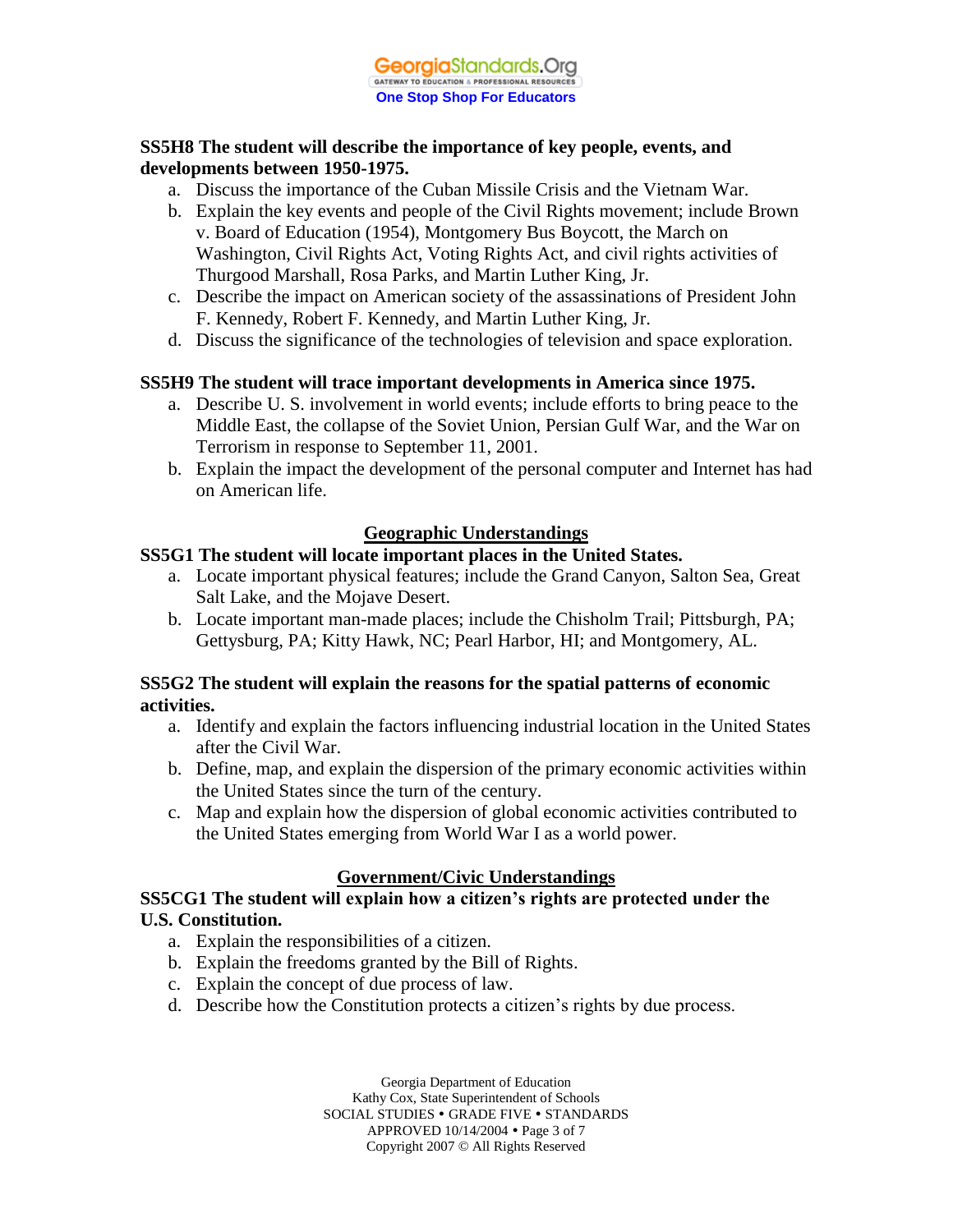### **SS5CG2 The student will explain the process by which amendments to the U.S. Constitution are made.**

- a. Explain the amendment process outlined in the Constitution.
- b. Describe the purpose for the amendment process.

#### **SS5CG3 The student will explain how amendments to the U. S. Constitution have maintained a representative democracy.**

- a. Explain the purpose of the 12th and 17th amendments.
- b. Explain how voting rights were protected by the 15th, 19th , 23rd, 24th , and 26th amendments.

### **Economic Understandings**

**SS5E1 The student will use the basic economic concepts of trade, opportunity cost, specialization, voluntary exchange, productivity, and price incentives to illustrate historical events.**

- a. Describe opportunity costs and their relationship to decision-making across time (such as decisions to remain unengaged at the beginning of World War II in Europe).
- b. Explain how price incentives affect people's behavior and choices (such as monetary policy during the Great Depression).
- c. Describe how specialization improves standards of living, (such as how specific economies in the north and south developed at the beginning of the 20th century).
- d. Explain how voluntary exchange helps both buyers and sellers (such as among the G8 countries).
- e. Describe how trade promotes economic activity (such as trade activities today under NAFTA).
- f. Give examples of technological advancements and their impact on business productivity during the development of the United States.

#### **SS5E2 The student will describe the functions of the three major institutions in the U. S. economy in each era of United States history.**

- a. Describe the private business function in producing goods and services.
- b. Describe the bank function in providing checking accounts, savings accounts, and loans.
- c. Describe the government function in taxation and providing certain goods and services.

### **SS5E3 The student will describe how consumers and businesses interact in the United States economy across time.**

- a. Describe how competition, markets, and prices influence people's behavior.
- b. Describe how people earn income by selling their labor to businesses.
- c. Describe how entrepreneurs take risks to develop new goods and services to start a business.

Georgia Department of Education Kathy Cox, State Superintendent of Schools SOCIAL STUDIES . GRADE FIVE . STANDARDS APPROVED 10/14/2004 Page 4 of 7 Copyright 2007 © All Rights Reserved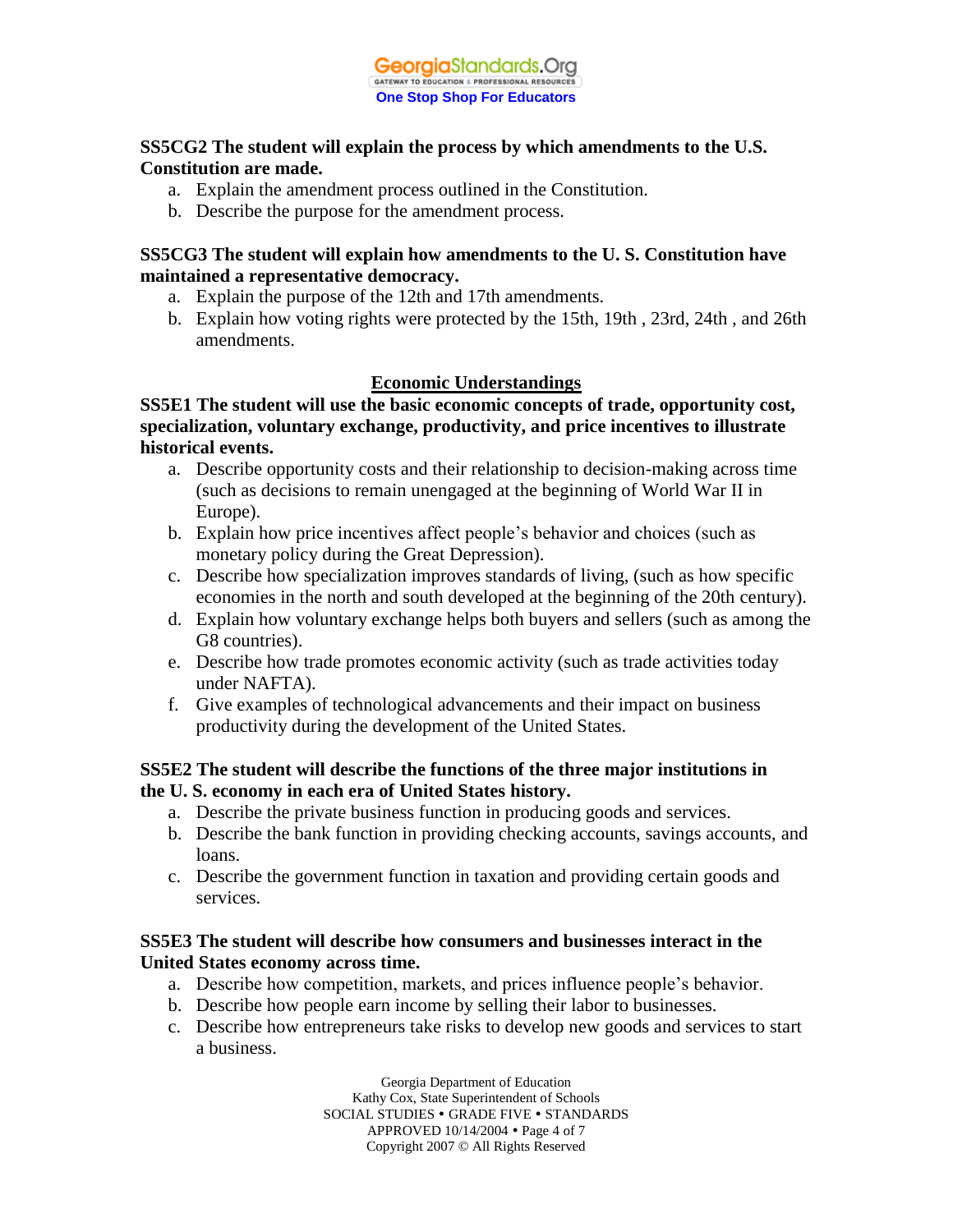

**SS5E4 The student will identify the elements of a personal budget and explain why personal spending and saving decisions are important.**

> Georgia Department of Education Kathy Cox, State Superintendent of Schools SOCIAL STUDIES • GRADE FIVE • STANDARDS APPROVED 10/14/2004 Page 5 of 7 Copyright 2007 © All Rights Reserved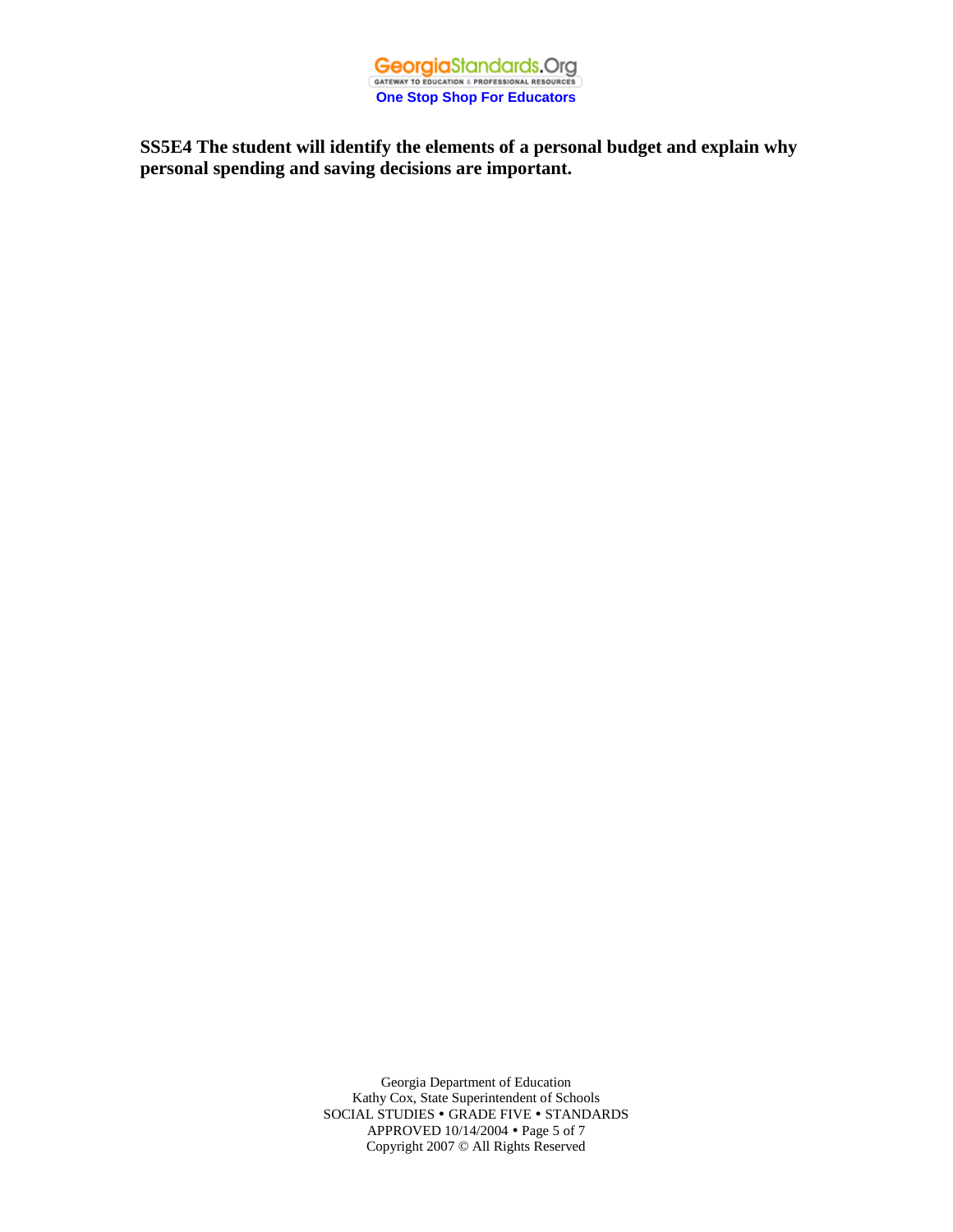

# **Social Studies Skills Matrices**

MAP AND GLOBE SKILLS

GOAL: The student will use maps to retrieve social studies information.

I: indicates when a skill is introduced in the standards and elements as part of the content

D: indicates grade levels where the teacher must develop that skill using the appropriate content M: indicates grade level by which student should achieve mastery, the ability to use the skill in all situations

A: indicates grade levels where students will continue to apply and improve mastered skills

| Map and Globe Skills                                                                                                                                                                    | K | 1           | $\overline{2}$ | 3           | 4           | 5 | 6            | 7            | 8              | $9-$<br>12   |
|-----------------------------------------------------------------------------------------------------------------------------------------------------------------------------------------|---|-------------|----------------|-------------|-------------|---|--------------|--------------|----------------|--------------|
| 1. use cardinal directions                                                                                                                                                              | I | M           | $\mathsf{A}$   | A           | A           | A | A            | A            | A              | $\mathbf{A}$ |
| 2. use intermediate directions                                                                                                                                                          |   | $\mathbf I$ | M              | A           | A           | A | A            | A            | A              | A            |
| 3. use a letter/number grid system to<br>determine location                                                                                                                             |   |             | I              | M           | A           | A | A            | A            | A              | A            |
| 4. compare and contrast the categories of<br>natural, cultural, and political features<br>found on maps                                                                                 |   |             | I              | M           | A           | A | A            | A            | A              | A            |
| 5. use inch to inch map scale to determine<br>distance on map                                                                                                                           |   |             | $\mathbf I$    | M           | A           | A | A            | $\mathbf{A}$ | A              | A            |
| 6. use map key/legend to acquire<br>information from, historical, physical,<br>political, resource, product and economic<br>maps                                                        |   |             | $\mathbf I$    | D           | M           | A | A            | A            | A              | A            |
| 7. use a map to explain impact of<br>geography on historical and current events                                                                                                         |   |             | $\mathbf I$    | D           | M           | A | A            | A            | A              | A            |
| 8. draw conclusions and make<br>generalizations based on information from<br>maps                                                                                                       |   |             |                | $\mathbf I$ | M           | A | A            | A            | A              | A            |
| 9. use latitude and longitude to determine<br>location                                                                                                                                  |   |             |                | I           | D           | D | D            | M            | A              | A            |
| 10. use graphic scales to determine<br>distances on a map                                                                                                                               |   |             |                |             | $\mathbf I$ | M | $\mathbf{A}$ | A            | $\overline{A}$ | A            |
| 11. compare maps of the same place at<br>different points in time and from different<br>perspectives to determine changes,<br>identify trends, and generalize about<br>human activities |   |             |                |             | $\mathbf I$ | M | A            | $\mathbf{A}$ | A              | A            |
| 12. compare maps with data sets (charts,<br>tables, graphs) and /or readings to draw<br>conclusions and make generalizations                                                            |   |             |                |             | I           | M | A            | A            | A              | A            |

Georgia Department of Education Kathy Cox, State Superintendent of Schools SOCIAL STUDIES . GRADE FIVE . STANDARDS APPROVED 10/14/2004 Page 6 of 7 Copyright 2007 © All Rights Reserved